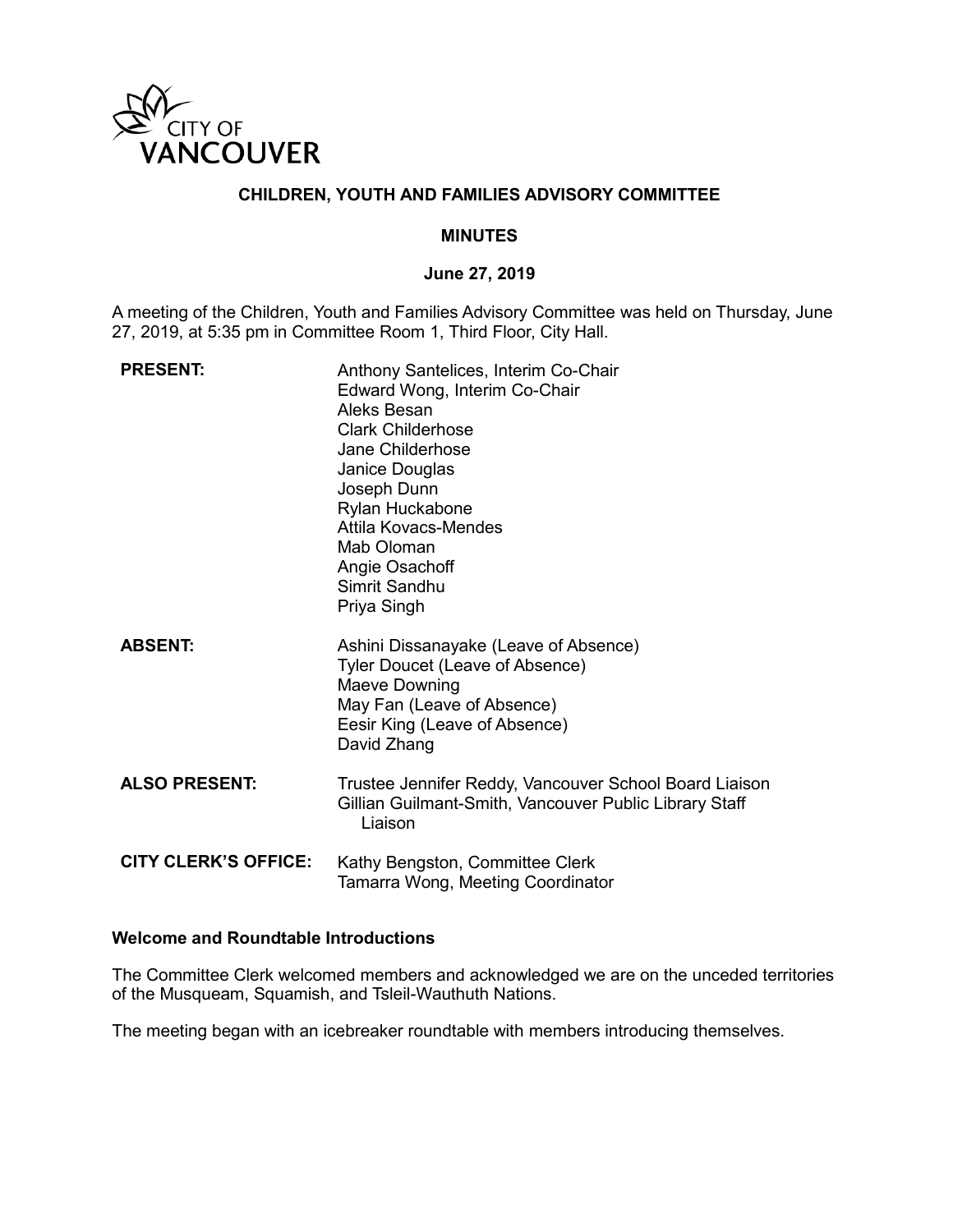### **Leave of Absence Requests**

MOVED by Mab Oloman SECONDED by Janice Douglas

> THAT the Children, Youth and Families Advisory Committee approve leaves of absence for Ashini Dissanayake, Tyler Doucet, May Fan, and Eesir King for this meeting.

CARRIED UNANIMOUSLY

## **1. Election of Chair and Vice-Chair (2019)**

The Committee agreed to appoint Anthony Santelices and Edward Wong as Interim Co-Chairs until the elections for Chair and Vice-Chair can be done at a future regular meeting.

### **2. Committee Orientation**

The Committee Clerk distributed the Guidelines for Advisory Bodies, Code of Conduct, and Terms of Reference, and answered questions in regards to meeting procedures.

### **3. 2019 Meeting Schedule**

MOVED by Angie Osachoff SECONDED by Mab Oloman

> THAT the Children, Youth and Families Advisory Committee approve the 2019 meetings schedule as below:

| <b>Month</b> | Day | Time      | <b>Meeting Type</b>    | Room                    |
|--------------|-----|-----------|------------------------|-------------------------|
| June         | 27  | 5:30 pm   | Regular                | <b>Committee Room 1</b> |
| July         | 25  | $5:30$ pm | <b>Working Session</b> | <b>Committee Room 1</b> |
| September    | 26  | 5:30 pm   | Regular                | <b>Committee Room 1</b> |
| October      | 17  | 5:30 pm   | <b>Working Session</b> | Town Hall 110           |
| November     | 28  | 5:30 pm   | Regular                | <b>Committee Room 1</b> |
| December     | 12  | 5:30 pm   | <b>Working Session</b> | Committee Room 1        |

### CARRIED UNANIMOUSLY

### **4. Liaison Updates**

Gillian Guilmant-Smith, Vancouver Public Library, Staff Liaison, provided updates on the following Summer Reading Programs:

- [Take the Teen Summer Challenge](http://www.vpl.ca/teensummer)
- [Play Book bingo!](https://www.vpl.ca/bookbingo)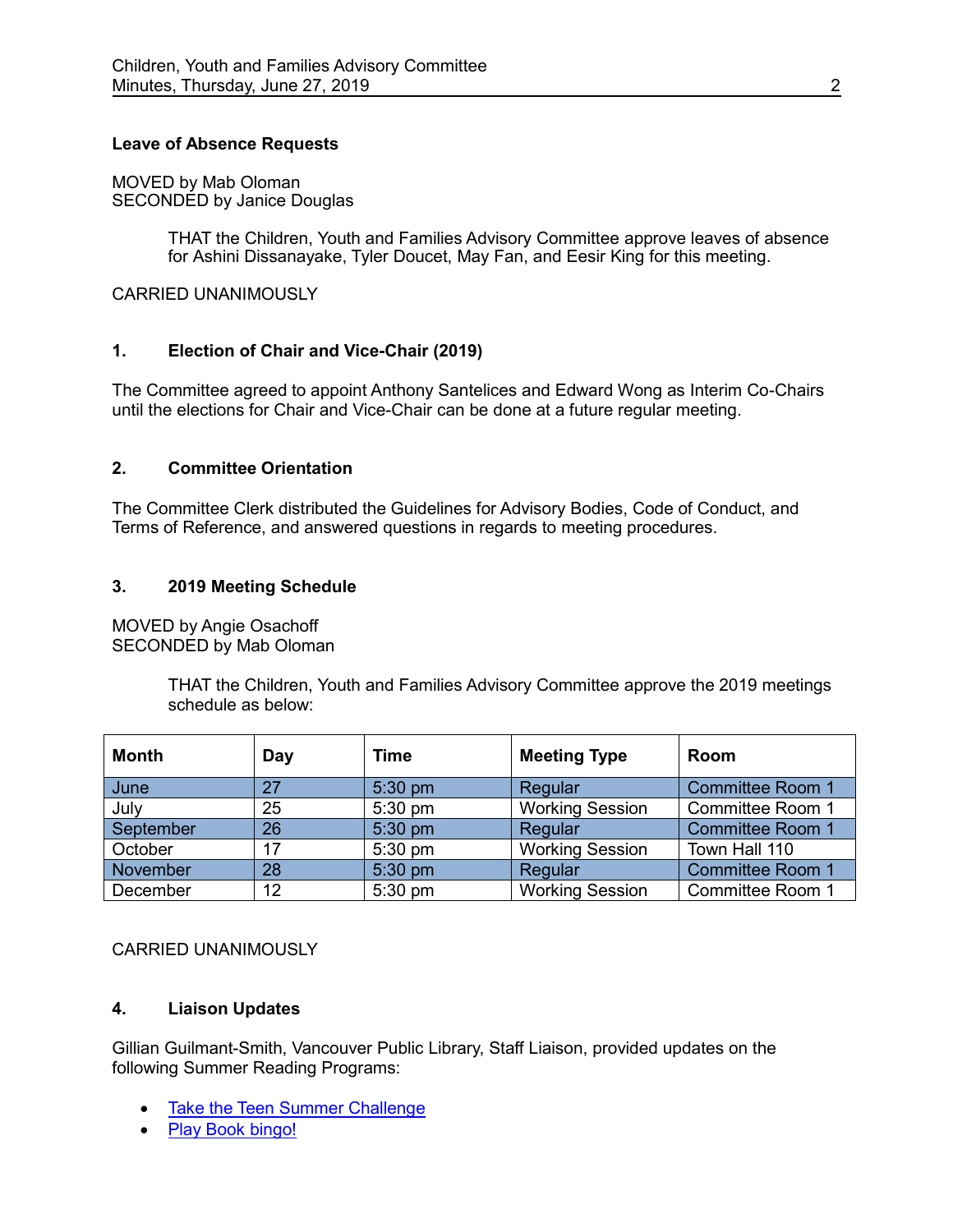# [Writing & Book Camp](https://www.vpl.ca/bookcamp)

Trustee Jennifer Reddy, School Board Liaison, provided an update on the installation of three reconciliation poles in local neighborhoods; and also provided information on the Ordinarily Residents Policy.

# **5. New Business**

# **(a) Request for FOI Presentation**

Committee members requested the City's Freedom of Information Manager attend a future meeting in order to provide a presentation on email privacy and information sharing.

# **(b) Review of Committee Documents**

Anthony Santelices, Interim Co-Chair, asked Committee members to review in more detail the Advisory Bodies Guidelines, Code of Conduct, Corporate Policy, and Terms of Reference; and compile any questions and send them to the Co-Chairs, who will submit them to the City Clerk's Office for response.

Anthony Santelices, Interim Co-Chair, encouraged Committee members to review the Committee's past work via Google Docs. Mab Oloman volunteered to provide a summary of pertinent information at the next working session.

# **(c) Committee's Priorities**

Committee members highlighted the following priorities made informally in the workshop format:

# **i. Housing**

- The need for more outdoor green space in new developments;
- Support family preservation.

# **ii. Education**

- Approach youth education differently by creating more accessible and ageappropriate material;
- Create progressive education with innovative tools for youth, and make them a part of the decision-making;
- Ensure the School Board is connected to Co-committee decisions, with changeagents at the community level.

# **iii. Youth Engagement**

- Youth voices need to be represented and respected;
- Future playground designs to include children and youth in decision-making;
- Substance abuse within the youth community need greater outreach engagement;
- Start letter-writing to appropriate groups on various concerns and issues.